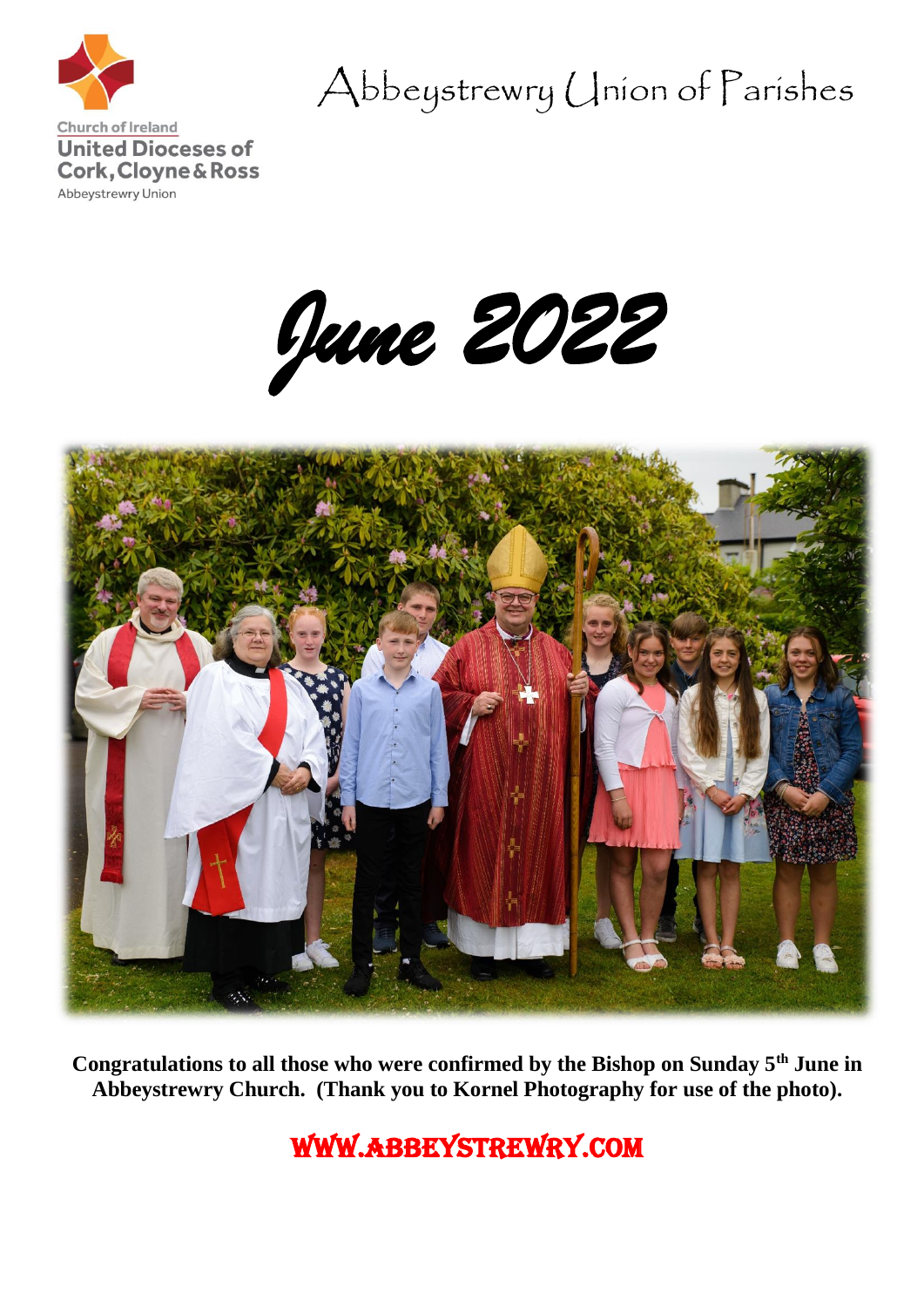# Current worship guidelines.

Pretty much all of the pandemic restrictions to worship have now been lifted! This is fantastic news as we settle back into near 'normality'! The only restrictions that remain in place for our services are that we will not be exchanging the sign of the peace at our services.

After discussions at the Easter General Vestry meeting, receiving from the common chalice will be phased in on general basis. Holy Common in both kinds will be available for those who wish it, but there is no pressure to receive in both kinds!

People are no longer required to wear a Face mask or covering, but of course are free to do so if they wish. One of the things our churches have is plenty of space. If you feel safer, please feel free to spread out (there is usually plenty of room at the front!)

Parish visiting and House Communions. Over the last two years visiting from the Rector has mostly been in case of pastoral emergency. As the situation continues to improve, and if you feel you would like a visit from the Rector please do not hesitate to contact me. Similarly if you would Holy Communion but feel unable or are nervous of going to Church, please contact the rector and we can see what might be

 $11<sup>th</sup>$  August.)



arranged. We can make sure we come up with a way to keep everyone as safe as possible. Please note that at the moment visiting will be by appointment only, as not everyone would probably feel comfortable with unannounced visitors!



 $Concerts \sim$  The return of concerts to our churches is wonderful! Faure's requiem will also be preformed by the West Cork Choral singers in Abbeystrewry Church on **June 18th** in Abbeystrewry Church. (If you can't make it on 18<sup>th</sup> June, it will also be preformed in St. Barrahane's on Thursday

We are also looking forward to the return of St. Barrahane's Festival of Music to St. Barrahane's Church, Castletownshend. A number of concerts have already been confirmed, you can find details on our website: [www.barrahanemusic.ie](http://www.barrahanemusic.ie/)

We also look forward to welcoming Skibbereen Arts Festival to Abbeystrewry Church for their concerts at the end of July.



We remember with love those recently departed from the parish. The funeral for Kenneth Evans took place on Thursday 2<sup>nd</sup> June in Abbeystrewry Church. The ashes of Mike Newman were buried in St. Barrahane's, Castletownshend on Tuesday 24<sup>th</sup> May. May they both rest in peace and rise in glory.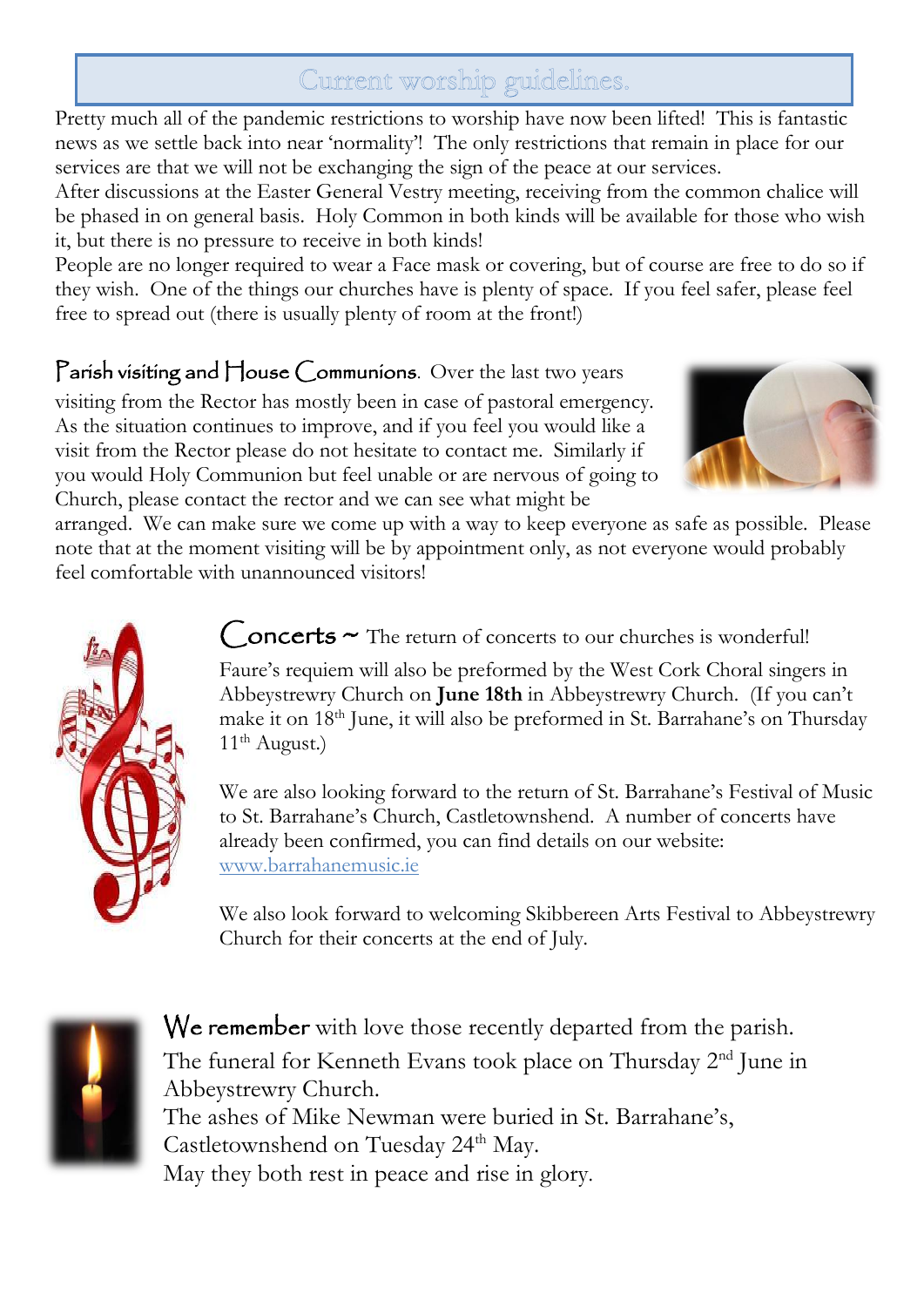

Kingston College which is a community of 31 small terraced houses, which have been providing housing to people in need since 1761. It is located outside Mitchelstown. These beautiful houses are grouped around a large square with a chapel as it's central focus, and have been in Trust since the mid-eighteenth century to three Church of Ireland Bishops, who have been maintaining them via a fund.

Our Bishop has been appealing to raise money to do up 8 vacant properties to house refugees and their families. RTE programme DIVSOS have announced that they wished to be involved and intend to shoot a two episode special on the renovations. The Diocese is appealing for ….Groundworkers, Machine Drivers, Carpenters,

General Labourers, Plumbers, Electricians, Roofers, Slabbers, Blocklayers, Painters, Plasterers, Joiners, Pavers, Landscapers, Tilers, Catering, Cleaning – you name the trade, we need you there!

If you'd like to get involved, please get in touch via email or phone (diysoscork@gmail.com / 083 013 9827) and include your: \* NAME, \* NUMBER, \* EMAIL \* Details of your TRADE or what you can SUPPLY.

# New arrivals to the Diocese  $\sim$  As a parish we welcome Rev. Cliff Jeffers to the

Diocese of Ross as he prepares to move from Fanlobous Union of Parishes to Ross Union of parishes to be the Dean of Ross. His institutation and istallation as Dean will be on Sunday 17<sup>th</sup> July at 4pm.

We also welcome to West Cork the Rev. Terry Mitchel to be Priest in Charge of Kiloe Union of parishes and also Diocesan Further Education and Training Officer for the Diocese. His service of institution will be on Sunday 24<sup>th</sup> July at 4pm.



St. Matthew's ~ We are delighted with the return to services at St. Matthew's Baltimore this summer. We have changed the time of Sunday service to 8 pm, and we will be introducing the service of Compline for most evenings. The ancient office of Compline derives its name from a Latin word meaning 'completion' *(completorium)*. It is above all a service of quietness and reflection. Compline will be a shorter service to what you may be expecting, and it is a

great end to the day.

Please note that the Rector is on holiday from 25<sup>th</sup> June to 9<sup>th</sup> July. In case of pastoral emergency please contact Rev. Carole Pound on 0863569952 or Canon Paul Willoughby on 027 61011.